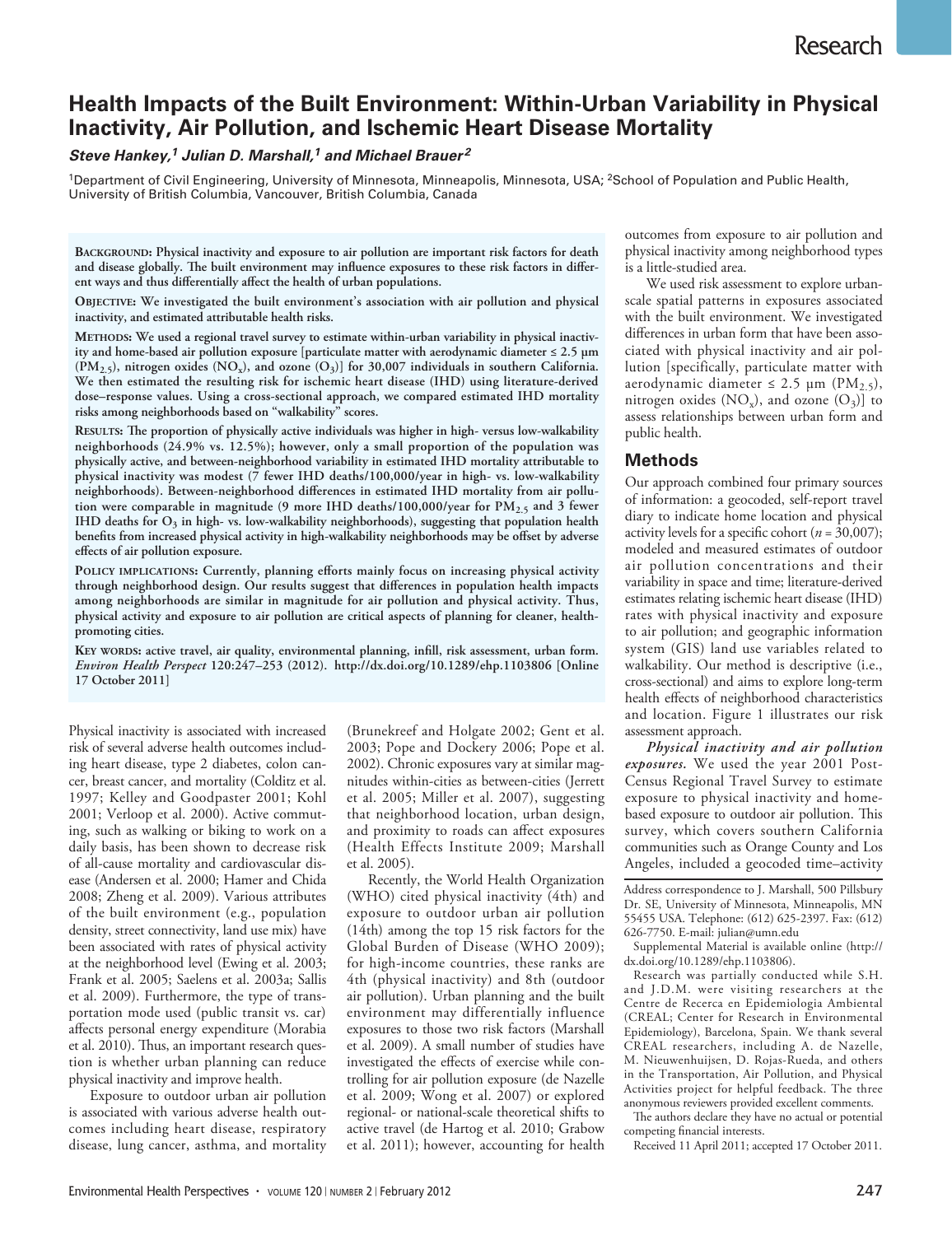diary that captured self-reported activities and travel during fall 2001 and spring 2002. The survey population consisted of a random sample of residents, recruited by telephone in six southern California counties [Imperial, Los Angeles, Orange, Riverside, San Bernardino, and Ventura; for survey details, see Southern California Association of Governments (SCAG 2003)]. To our knowledge, no other metropolitan-scale travel survey has been used to estimate physical activity and exposure to air pollution (Marshall et al. 2006); in addition, this survey represents one of the largest exposure-relevant surveys available for any urban area in the world.

Of the 40,376 survey respondents, 30,007 (74%) met our inclusion criteria: *a*) geocoded home location [2,346 respondents excluded (5.8%)], *b*) home location within the air pollution modeling domain—the South Coast Air Basin [4,491 respondents excluded (11.1%)], and *c*) complete demographic information [age, sex, and ethnicity; 3,532 respondents excluded (8.7%)]. The survey generally covered 1 weekday per participant. We multiplied each participant's 1-day physical activity record by 7 to obtain an estimate of weekly minutes of physical activity. This approach assumed that physical activity was constant across all days of the week. Population-average levels of physical activity were similar (< 15% difference) between weekdays and weekends (11 vs. 12 min/day, respectively) based on data from a small number of respondents (13%,  $n = 5,104$ ) who participated in an additional weekend survey supplement (see sensitivity analysis 1, below). The survey recorded total physical activity and separately disaggregated that total into active transport (e.g., walking, bicycling) versus recreational activities (e.g., sports, working out at a gym).

Our primary estimates for air pollution exposure were based on monitoring data [U.S. Environmental Protection Agency (EPA) 2010] for  $PM_{2.5}$ , NO<sub>x</sub>, and O<sub>3</sub> in 2001. We interpolated concentrations [inverse-distance weighted average of the nearest three monitors

(Marshall et al. 2008)] to each survey participant's home location. Each pollutant had several monitoring stations ( $PM_{2.5}$ , 27;  $NO_x$ , 42;  $O_3$ , 52), providing good spatial coverage for the 36,000-km2 study area. We estimated the annual average of daily 1-hr maximum concentrations for  $O_3$  and annual-average concentrations for  $PM_{2.5}$  and  $NO_x$  at each survey participant's residence to match the metrics used in the epidemiological studies that we used to estimate IHD risks. We used spatial interpolation for the base case because it can be used for all three pollutants and is easily transferable to other urban areas.

*Neighborhood walkability.* We calculated three built environment variables to represent neighborhood type: *a*) population density, *b*) intersection density, and *c*) land use mix. Neighborhoods that were in the upper (lower) tertile of all three built environment variables were defined as high- (low-) walkability neighborhoods. This approach classified 12% of the survey population as living in a high-walkability neighborhood and 18% as living in a low-walkability neighborhood. We used objective measurements of the built environment rather than geographical overlays to match methods commonly used in the urban planning literature. Although no standard measure of walkability exists, most indices include measures of density, connectivity, and land use mix (Ewing and Cervero 2001). As a sensitivity analysis, based on prior research (Marshall et al. 2009) we implemented a second definition that classified 33% of survey participants in highand 33% in low-walkability neighborhoods [for methods, see Supplemental Material, p. 2 (http://dx.doi.org/10.1289/ehp.1103806)]. Results were similar for both definitions; therefore, we report results using the first definition only.

**Population density.** We used U.S. Census data from the year 2000 to calculate population density at the tract level for each household (U.S. Census Bureau 2000). Population density has been shown to be a predictor of per capita



**Figure 1.** Conceptual framework for this risk assessment. Ovals are inputs, and boxes are midpoint calculations. Shaded boxes indicate estimated risk separated into two groups for comparison.

automobile travel (Holtzclaw et al. 2002; Marshall 2008) and trip length (Ewing and Cervero 2001), both of which are predictors of bicycling and walking (Handy et al. 2002).

**Intersection density.** Intersection density was calculated using road TIGER/Line data (U.S. Census Bureau 2000). A 1-km non-freeway network buffer was generated for each household using ArcGIS (version: 9.3.1, ESRI; Redlands, CA, USA). Intersections (more than two road segments) were summed within the buffer, yielding a measure of street connectivity. Previous studies show that street connectivity may reduce vehicle travel and increase walking (Ewing and Cervero 2001; Forsyth et al. 2008).

**Land use mix.** Following Frank et al. (2004), we calculated a land use mix index for each household location. Aerial land use data was obtained from SCAG for the year 2001 (SCAG 2010). The index [see Supplemental Material, pp. 2–3 (http://dx.doi.org/10.1289/ ehp.1103806)] is a normalized ratio of the mix of four primary land uses (residential, commercial, retail, and institutional) to total land area within the 1-km network buffer. The index ranges from 0 to 1: A value of 1 represents an equal mixture of the four land uses; a value of 0 indicates 100% of land is a single land use. Impacts of land use mix on health include reducing obesity (Frank et al. 2005) and increasing physical activity (Saelens et al. 2003b).

*Dose–response and relative risk estimates.*  For each survey participant (i.e., at the individual level), we estimated relative risks (RRs) attributable to outdoor air pollution and physical inactivity for one important health outcome: IHD. IHD is consistently associated with outdoor air pollution and physical inactivity (WHO 2009), is responsible for a large proportion of deaths in the United States (~ 18% of all deaths and 67% of heart disease deaths in 2006) [Centers for Disease Control and Prevention (CDC) 2009], and has been shown to be an important health outcome for both risk factors when considering large-scale shifts to active travel (Woodcock et al. 2009). Because our exposure estimates for air pollution are continuous, we estimated an RR for each survey participant based on a linear dose–response [see Supplemental Material, Figure S2 (http:// dx.doi.org/10.1289/ehp.1103806)] for the range of observed air pollutant concentrations and the referent exposure levels described below. In contrast, WHO (2004) suggests a three-tier dose–response for physical activity: *a*) active (exercise for > 150 min/week; RR = 1), *b*) insufficiently active (exercise for 1–150 min/week; RR = 1.31), and *c*) inactive (0 min exercise per week; RR = 1.47), allowing for only three possible physical activity RRs for each survey participant. We estimated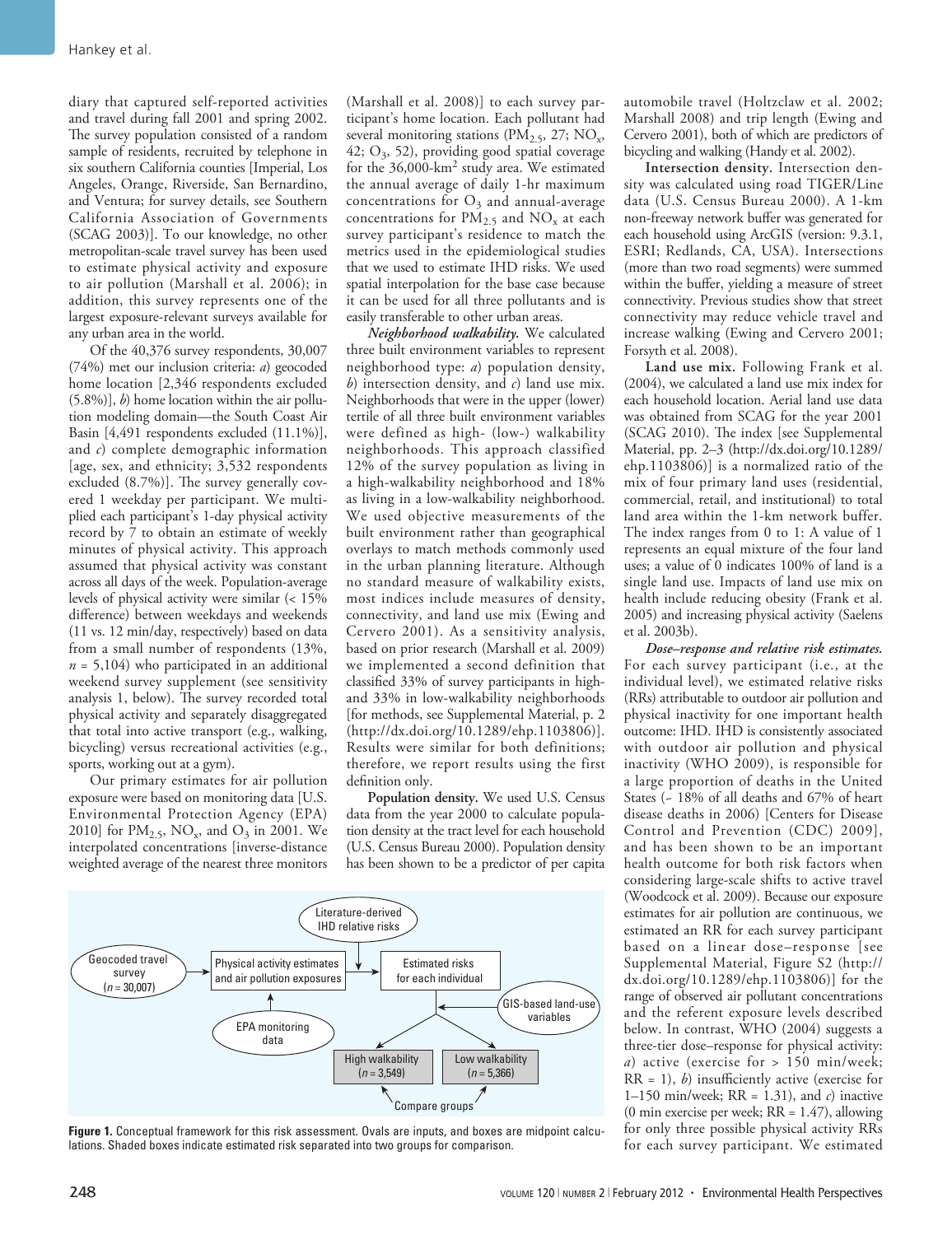attributable fractions for outdoor air pollution and physical inactivity using the mean individual RR in high- or low-walkability neighborhoods.

Air pollution dose–response relationships were identified and selected as follows. We manually searched the tables of contents of four journals (*Journal of the American Medical Association*, *New England Journal of Medicine*, *British Medical Journal*, *Lancet*) for the years 2000–2010 for air pollution risk estimates. We also performed a search of key words in Google Scholar and ISI Knowledge, including (in various combinations) "air pollution," " $O_3/NO_x/PM_{2.5}$ ," "ischemic heart disease," "cardiovascular disease," "cardiopulmonary disease," "respiratory disease," "mortality," "health effects," "chronic/acute," and "dose–response." We used the "cited by" function in Google Scholar to explore subsequent studies related to each article. Through this process, we identified 62 articles. We then selected studies that focused on within-city variation and included IHD as a health outcome (Table 1).

Each RR for air pollution was estimated from cohort studies of long-term exposures; however, these estimates differed in important ways. For example, Nafstad et al. (2004) studied men 40–49 years of age, meaning our  $NO<sub>x</sub>$ results cannot be generalized to other populations [RR = 1.08; 95% confidence interval (CI): 1.06, 1.11]. Jerrett et al. (2005) used a subset of the American Cancer Society (ACS) cohort (Los Angeles, CA, USA) to estimate a within-city RR of 1.25 per 10 μg/m<sup>3</sup> increase in PM<sub>2.5</sub> (95% CI: 0.99, 1.59). Jerrett et al. (2005) did not report a significant RR for  $PM_{2.5}$  in Los Angeles, but the RR estimate is roughly consistent with two between-city studies that did report statistically significant RRs: Pope et al. (2004; RR = 1.18 per 10  $\mu$ g/m<sup>3</sup> increase in  $PM_{2.5}$ ; 95% CI: 1.14, 1.23) and Jerrett et al. (2009; RR = 1.21; 95% CI: 1.16, 1.27). The Jerrett et al. (2009) RR for a 10  $\mu$ g/m<sup>3</sup> increase in O<sub>3</sub> (1.008; 95% CI: 1.002, 1.013) was based on between-city variation (ACS cohort) in 96 U.S. metropolitan statistical areas generated from a one-pollutant model. However, it is important to note that Jerrett et al. (2009) reported a protective effect for  $O_3$  based on a two-pollutant model adjusted for  $PM_{2.5}$  (RR = 0.97; 95% CI: 0.96, 0.99), and overall there is less evidence in the literature for  $O_3$  associations with IHD compared with those for  $PM<sub>2.5</sub>$ . A within-city study of  $O_3$  and IHD was not available.

The referent exposure levels used to estimate individuals' RRs were "active" for physical inactivity (> 150 min of moderate-vigorous activity per week), and the 10th percentile of exposure (survey population based; values: 13.6 μg/m<sup>3</sup> for PM<sub>2.5</sub>, 39.8 μg/m<sup>3</sup> for NO<sub>x</sub>, 80.3 μg/80.3 μg/m<sup>3</sup> for  $O_3$ ) for air pollution, consistent with exposures in a relatively clean

neighborhood in the study area. Each survey participant's air pollution RR was estimated based on the difference between their homelocation air pollution exposure and the referent exposure level. For example, for  $PM<sub>2.5</sub>$ , an individual whose home-location exposure estimate was 23.6  $\mu$ g/m<sup>3</sup> (10  $\mu$ g/m<sup>3</sup> above the referent level) would be assigned an RR of 1.25.

*Population-attributable fraction.* We calculated population-attributable fraction (PAF) and estimated attributable IHD mortality rates for each risk factor in high- and low-walkability neighborhoods. PAF for a neighborhood was calculated based on the proportion of individuals exposed to each risk factor and average RR among all individuals in a neighborhood (Baker and Nieuwenhuijsen 2008):

$$
PAF = \frac{p \times (RR - 1)}{[p \times (RR - 1)] + 1}.
$$
 [1]

Here, RR is the mean individual RR in each group (high- and low-walkability neighborhoods) and risk factor, and *p* is the proportion of individuals exposed in each group (defined by our referent exposure levels). We used the 2000–2001 age-adjusted IHD mortality rate in California (191.2 IHD deaths/100,000/ year; CDC 2011) to estimate deaths within each group and subsequent attributable IHD mortality rates (except for  $NO<sub>x</sub>$  where we used the IHD mortality rate for men in California 45–54 years of age: 81.9 IHD deaths/100,000/ year). Attributable mortality due to physical inactivity,  $PM_{2.5}$ ,  $NO_x$ , and  $O_3$  cannot be summed because of confounding among the risk factors and overlap of at-risk populations. Therefore, we report attributable mortality due to the different factors separately.

We separately calculated PAF using a method with multiple exposure levels instead of the dichotomous exposure levels implicit in Equation 1, as described in the Supplemental Material [pp. 5–6 (http://dx.doi.org/10.1289/ ehp.1103806)] Results based on this alternative method were similar to those reported below.

*Sensitivity analyses.* To explore the robustness of our estimates, we used three sensitivity analyses to assess *a*) different methods of scaling minutes of physical activity, *b*) alternate

modeling approaches for air pollution, and *c*) stepwise versus linear dose–response for physical activity.

**Sensitivity analysis 1: scaling method for minutes of physical activity.** Our approach requires extrapolating weekly exercise rates based on the 1-day travel diary because most physical activity epidemiological literature employs the metric "minutes of physical activity per week." To test the limitations of this extrapolation for our analysis, we developed a Monte Carlo simulation that relaxes our basecase assumption (i.e., that individuals' physical activity rates are constant by day), by employing two alternative assumptions: that people who are nonsedentary are physically active *a*) every other day or *b*) every third day. The Monte Carlo simulation distributes total minutes of physical activity accordingly, stratifying by age, sex, and ethnicity. The resulting distributions of physical activity better approximate national estimates on the prevalence of physical inactivity (WHO 2004).

**Sensitivity analysis 2: air pollution model.** Our base-case analysis used spatial interpolation of U.S. EPA monitoring data, which are readily available for all three pollutants for many urban areas. We compared results using a Eulerian dispersion model [Comprehensive Air Quality Model with Extensions (CAMx); http://www.camx.com; nitrous oxide (NO), nitrogen dioxide  $(NO<sub>2</sub>)$ ,  $O<sub>3</sub>$ ] and land-use regression (LUR; NO<sub>2</sub>; Novotny et al. 2011). CAMx and LUR provide greater spatial precision than inverse-distance weighting but may or may not be available in other urban areas.

**Sensitivity analysis 3: physical activity dose–response.** We tested the sensitivity of our results to the dose–response curve for physical inactivity. Our base case used the stepwise dose–response from WHO (2004) (Table 1). For this sensitivity analysis, we generated three linear dose–response curves (low, medium, and high slopes) based on the same WHO values.

#### **Results**

Annual-average air pollution exposure for the survey population averaged 49  $\mu$ g/m<sup>3</sup> for NO<sub>2</sub> [interquartile range (IQR), 41–60  $\mu$ g/m<sup>3</sup>), 99  $\mu$ g/m<sup>3</sup> for O<sub>3</sub>

**Table 1.** Summary of RR estimates used for IHD.

| Study               | Risk factor            | Study details                                                                                                      | RR (95% CI)                                                                              |  |  |  |
|---------------------|------------------------|--------------------------------------------------------------------------------------------------------------------|------------------------------------------------------------------------------------------|--|--|--|
| Nafstad et al. 2004 | NO.                    | Within-city; men 40-49 years of age<br>in Oslo, Norway ( $n = 16,209$ )                                            | $1.08a$ (1.06, 1.11) per 10 µg/m <sup>3</sup>                                            |  |  |  |
| Jerrett et al. 2005 | $PM_{25}$              | Within-city; subset (Los Angeles, CA)<br>of the ACS cohort ( $n = 22,905$ )                                        | $1.25a$ (0.99, 1.59) per 10 µg/m <sup>3</sup>                                            |  |  |  |
| Jerrett et al. 2009 | 0ء                     | Between-cities; ACS cohort<br>$(n = 448.850)$                                                                      | $1.008a$ (1.002, 1.013) per 10 µg/m <sup>3</sup>                                         |  |  |  |
| WHO 2004            | Physical<br>inactivity | Meta-analysis of 20 studies from two<br>continents (Western Europe, 8; North<br>America, 12; total $n = 327,004$ ) | Insufficiently active: $b$ 1.31 (1.21, 1.41)<br>Inactive: <sup>b</sup> 1.47 (1.39, 1.56) |  |  |  |

*<sup>a</sup>*Air pollution risk estimates used here were based on long-term cohort studies and chronic health effects. *<sup>b</sup>*Referent, > 150 min/week; insufficiently active, 1–150 min/week; inactive, 0 min/week.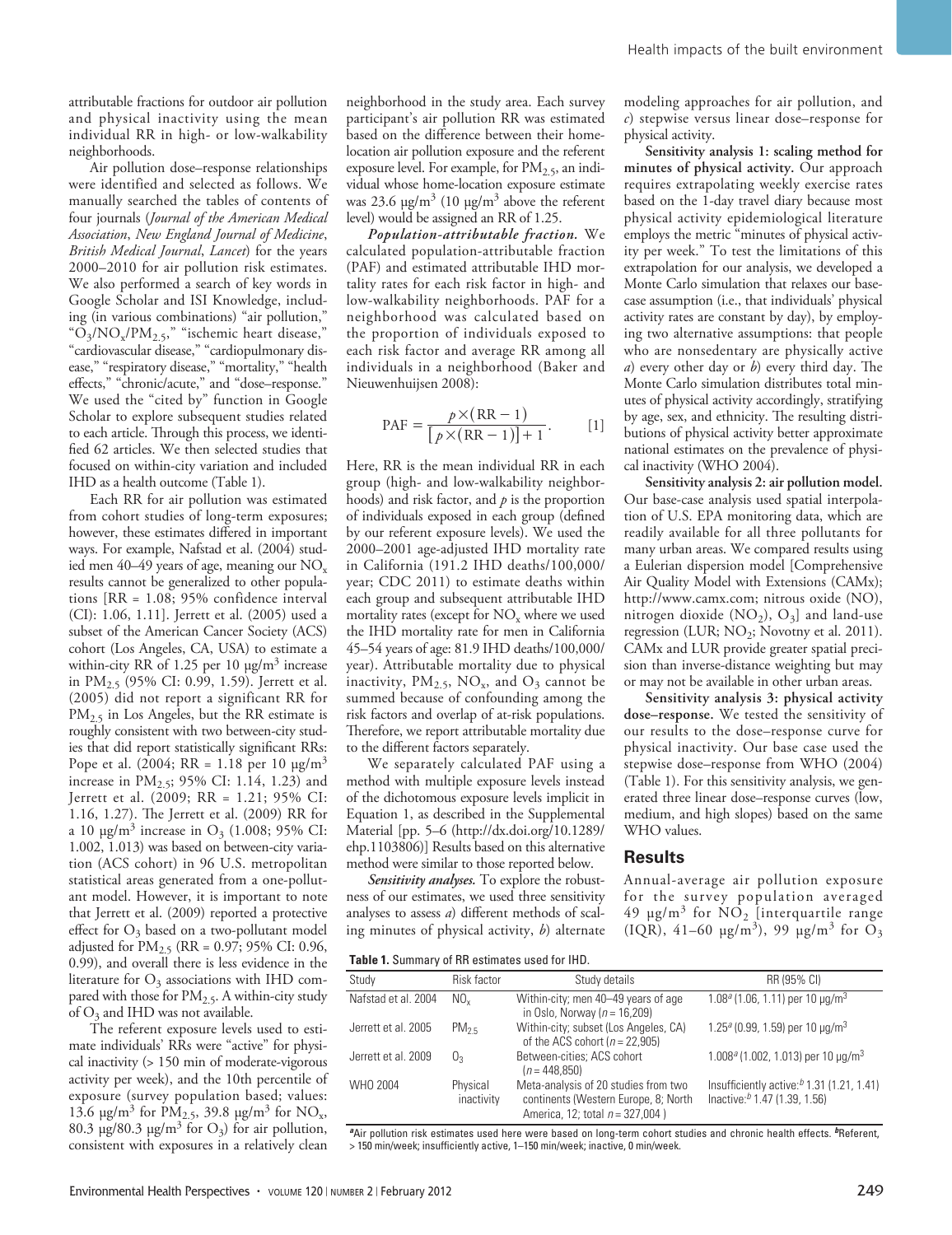(86–112  $\mu$ g/m<sup>3</sup>; annual average of 1-hr daily maximums), and 22  $\mu$ g/m<sup>3</sup> for PM<sub>2.5</sub>  $(20-24 \,\mathrm{\mu g/m^3}$ ; Table 2). Mean NO<sub>2</sub> exposures were below current ambient-air standards [U.S. EPA and California Environmental Protection Agency (CalEPA) standards, respectively: 100 and 57  $\mu$ g/m<sup>3</sup>]. PM<sub>2.5</sub> exposures were approximately 1.5 and 2 times higher than U.S. EPA  $(15 \mu g/m^3)$  and CalEPA (12  $\mu$ g/m<sup>3</sup>) long-term standards (annual

**Table 2.** Descriptive statistics by neighborhood type [mean (IQR)].

|                                                                              | All                   | Low walkability   | High walkability       |
|------------------------------------------------------------------------------|-----------------------|-------------------|------------------------|
| Variable                                                                     | $(n = 30,007)$        | $(n = 5,366)$     | $(n=3.549)$            |
| Age (years)                                                                  | $38(21 - 54)$         | $41(23 - 58)$     | 34 (20-47)             |
| Nonwhite (%)                                                                 | 40                    | 23                | 65                     |
| Male $(%)$                                                                   | 50                    | 49                | 50                     |
| $lncome > $50,000$ per year $(%)$                                            | 48                    | 57                | 31                     |
| College or more (%)                                                          | 46                    | 52                | 40                     |
| $NOx$ (µg/m <sup>3</sup> ) <sup>a</sup>                                      | 85 (68-103)           | 67 (50 - 88)      | 106 (89-130)           |
| $0_3$ (µg/m <sup>3</sup> ) <sup>b</sup>                                      | 99 (86-112)           | 111 (97-124)      | 86 (82-92)             |
| PM <sub>25</sub> ( $\mu$ g/m <sup>3</sup> ) <sup>a</sup>                     | $22(20-24)$           | $20(14 - 25)$     | $23(22 - 24)$          |
| Physical activity (min/week)                                                 | $77(0-0)$             | $68(0-0)$         | $102(0-0)$             |
| Population density in Census tract<br>(people/km <sup>2</sup> ) <sup>c</sup> | 22.400 (7.800-28.400) | 3,100 (600-5,200) | 53.500 (31.900-61.600) |
| Intersection density (1-km network buffer) $c$                               | $57(27-82)$           | $11(2 - 20)$      | 109 (86-114)           |
| Land use mix (1-km network buffer) $c$                                       | $0.37(0.25 - 0.49)$   | $0.13(0 - 0.23)$  | $0.59(0.50 - 0.66)$    |

All continuous variables in high-walkability neighborhoods have statistically significant differences (for all variables *p* < 0.001) compared with low-walkability neighborhoods (two-tailed *t*-test).

*<sup>a</sup>*Home-location annual-average concentrations. *<sup>b</sup>*Home-location annual average of daily 1-hr maximum concentrations. *<sup>c</sup>*This land use variable was used to define walkability.



**Figure 2.** Spatial variation of air pollution exposure and physical inactivity. Physical activity estimates were derived from time–activity diaries, air pollution exposures were calculated from U.S. EPA monitoring data, and walkability was defined using publicly available land use variables. Icons for transport and recreational activities represent census tracts where > 25% of the survey respondents reported > 150 min/week of that activity type.

arithmetic mean), respectively (California Air Resources Board 2010).

Self-reported physical activity levels averaged 77 min/week (IQR, 0–0 min/week; i.e., the 25th and 75th values are 0 min/week; Table 2). Most (83.5%) of the survey participants reported being inactive (0 min/week), 5.6% reported being insufficiently active (1–150 min/week), and 10.9% reported being active (> 150 min/week; physical activity recommendations; U.S. Department of Health and Human Services 1996). Activity levels were notably lower than national averages (U.S. averages: inactive, 29%; insufficiently active, 45%; active, 26%; WHO 2004). Sensitivity analysis 1 addresses this difference in activity levels.

 $NO<sub>x</sub>$  and  $PM<sub>2.5</sub>$  concentrations were highest near the city center and major roadways, whereas  $O_3$  concentrations were higher in the outer-lying areas (Figure 2). Because of this spatial pattern, few locations experienced low exposure to all three pollutants. Spatial patterns for physical activity were dependent on the purpose of the activity; there was no discernable spatial pattern for recreational activities, but active transport was clustered near high-walkability neighborhoods (Figure 2).

Average per capita physical activity was 50% higher in high- than in low-walkability neighborhoods (102 vs. 68 min/week; Figure 3). The number of nonsedentary individuals (people with > 0 min/week physical activity) was two times higher in highversus low-walkability neighborhoods (24.9% and 12.5%, respectively;  $p < 0.001$ ). However, considering nonsedentary individuals only, average physical activity was 24% lower in high- than in low-walkability neighborhoods (410 vs. 543 min/week). This finding suggests that neighborhood type may have differing impacts on the number of people participating in physical activities, average physical activity among all individuals, and average physical activity among nonsedentary individuals.

The self-reported purpose of physical activity differs by neighborhood (Figure 3). For example, active transport accounts for about half of physical activity in the highwalkability neighborhoods but only 20% in low-walkability neighborhoods. Active transport is 3.6 times higher in high- versus low-walkability neighborhoods (a finding that partially corroborates our GIS estimates of walkability), whereas nontravel activity is similar (< 10% difference) in low- versus highwalkability neighborhoods. Activity level and purpose exhibited greater weekend/weekday differences in low-walkability areas than in high-walkability areas [see Supplemental Material, Table S2, Figure S4 (http://dx.doi. org/10.1289/ehp.1103806)].

Figure 4 shows estimated attributable IHD mortality rates for each neighborhood type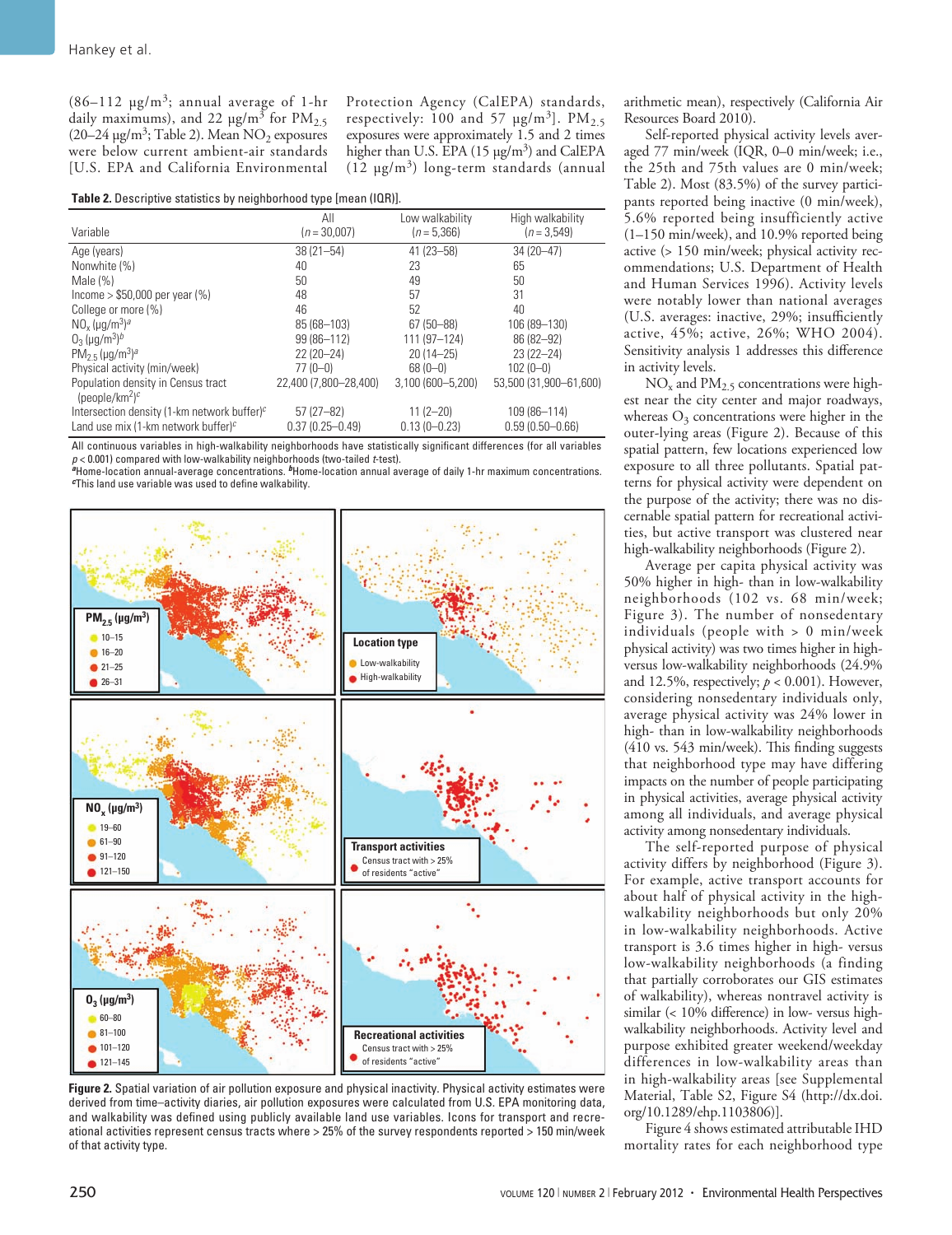and risk factor. Physical inactivity was more strongly associated with IHD mortality (51 additional deaths/100,000/year overall) than were the other exposures, but IHD mortality attributable to physical inactivity was only slightly different between high- and lowwalkability neighborhoods (7 fewer IHD deaths/100,000/year in high- vs. low-walkability). Conversely, overall estimated attributable IHD mortality due to exposure to PM2.5 was smaller (30 deaths/100,000/year), but the difference between neighborhoods was slightly larger than for physical inactivity (9 more IHD deaths/100,000/year in high- vs. low-walkability).  $O_3$  shows the reverse spatial pattern as  $PM_{2.5}$  (i.e., O<sub>3</sub> exposure is higher in low-walkability neighborhoods, whereas PM<sub>2.5</sub> is lower) but a smaller difference in mortality between neighborhoods (3 fewer IHD deaths/100,000/year in high- vs. lowwalkability). Attributable IHD mortality rates for  $NO<sub>x</sub>$  (represented by risk estimates for men 40–49 years of age; not shown in Figure 4) were 13 (28) IHD deaths/100,000/ year for low- (high-) walkability neighborhoods. Attributable risk estimates for physical inactivity,  $PM_{2.5}$ , and  $O_3$  showed similar patterns when neighborhoods were classified according to deciles of walkability scores [Supplemental Material, Figure S5 (http:// dx.doi.org/10.1289/ehp.1103806)].

*Sensitivity analysis 1: scaling method for minutes of physical activity.* Results [see Supplemental Material, pp. 8–9 (http://dx.doi. org/10.1289/ehp.1103806)] indicate that our alternative assumptions reduce the variability in physical activity among neighborhoods. Specifically, the Monte Carlo simulation increases the share of nonsedentary individuals (subsequently reducing average risks from physical inactivity) but also yields reductions in estimated IHD mortality differences among neighborhoods. Our core conclusions are similar among the Monte Carlo simulations.

*Sensitivity analysis 2: air pollution model.* Central tendencies varied by pollutant and model; however, trends in the core conclusions (i.e., shifts in exposure and risk by neighborhood type) were similar where it was possible to compare [see Supplemental Material, pp. 9–10 (http://dx.doi.org/10.1289/ehp.1103806)]. In general, differences in estimated IHD mortality rates between high- and low-walkability neighborhoods were larger when using the alternate models; therefore, base-case results reported above may be conservative estimates (i.e., underestimates) of air pollution spatial variability.

*Sensitivity analysis 3: physical activity dose– response.* Our results did not change appreciably when using the linear dose–response curves [see Supplemental Material, pp. 10–11 (http:// dx.doi.org/10.1289/ehp.1103806)].

We also estimated RRs according to neighborhood type (high- or low-walkability) within strata of age (0–25 years, 26–50 years, > 50 years) and according to income and ethnicity [high income (> \$75,000) and white vs. low income (< \$35,000) and nonwhite]. The results reveal similar trends in risk differences between neighborhoods for each strata, suggesting that our results are robust to accounting for differences in income, ethnicity, and age. Details are in the Supplemental Material [pp. 11–14, Table S6 (http://dx.doi. org/10.1289/ehp.1103806)]. Prior literature further explores socioeconomic aspects of this topic (e.g., Ewing 2005; Frank et al. 2007; Sallis et al. 2009).

### **Discussion**

Our analysis summarizes between-neighborhood variations in two risk factors (exposure to air pollution, physical inactivity) using a time–activity travel diary for one region. We found risks were differential when stratified by neighborhood walkability. Specifically, when comparing estimated IHD mortality rates among neighborhoods, differences attributable to physical inactivity were modest and comparable to differences attributable to individual air pollutants. Because of spatial patterns associated with each pollutant, urban residents were often highly exposed to at least one but

not all pollutants (e.g., high exposure to  $O_3$  in low-walkability neighborhoods or high exposure to  $PM_{2.5}$  in high-walkability neighborhoods). This trade-off suggests that the net health impact of neighborhoods may depend in part on spatial patterns of air pollution.

Recent health comparisons between air pollution and exercise (Carlisle and Sharp 2001; de Hartog et al. 2010) emphasize the greater health importance of exercise relative to air pollution. This prior research considered only people who exercise (Carlisle and Sharp 2001; de Hartog et al. 2010); here, we consider the entire population—nonsedentary plus sedentary individuals. Only a subset of a given population is physically active, and only a subset of that physical activity is influenced by neighborhood design; here, the net result is that spatial differences in attributable IHD mortality risks are of similar magnitude for physical inactivity as for air pollution. Our results indicate a doubling in the share of nonsedentary people in high- versus low-walkability neighborhoods (24.9% vs. 12.5%); however, all individuals inactive and active—experience changes in air pollution exposures. For this study population, physical activity rates were higher (and exercise-attributable IHD mortality rates lower) in high- than in low-walkability neighborhoods. However, because variations in air pollution risk are similar to variations in physical inactivity risks, when comparing high- versus lowwalkability neighborhoods, health benefits from increased physical activity may be offset by health risks from air pollution exposure.

Our study uses self-reported rather than objectively measured physical activity. Previous studies that have used objectively-measured physical activity to investigate effects of urban form on physical activity (Table 3) have reported mixed results: two studies reported



**Figure 3.** Differences among neighborhoods. (*A*) Average active transport (minutes walking and bicycling per person) and recreational activities. (*B*) Physical activity levels. The between-neighborhood difference in total physical activity is statistically significant (*p* < 0.001, two-tailed *t*-test).



**Figure 4.** Estimated attributable IHD mortality rates for each risk factor and neighborhood type. Rates were calculated using means of individual RRs and prevalence of exposure within neighborhood type [referent, > 150 min/week of physical activity; 10th percentile of air pollution exposure (13.6  $\mu$ g/m<sup>3</sup> for PM<sub>2.5</sub>, 39.8  $\mu$ g/m<sup>3</sup> for NO<sub>x</sub>, and 80.3  $\mu$ g/m<sup>3</sup> for O<sub>3</sub>)]. The overall incidence of IHD mortality in California is 191 deaths/100,000/year (CDC 2011).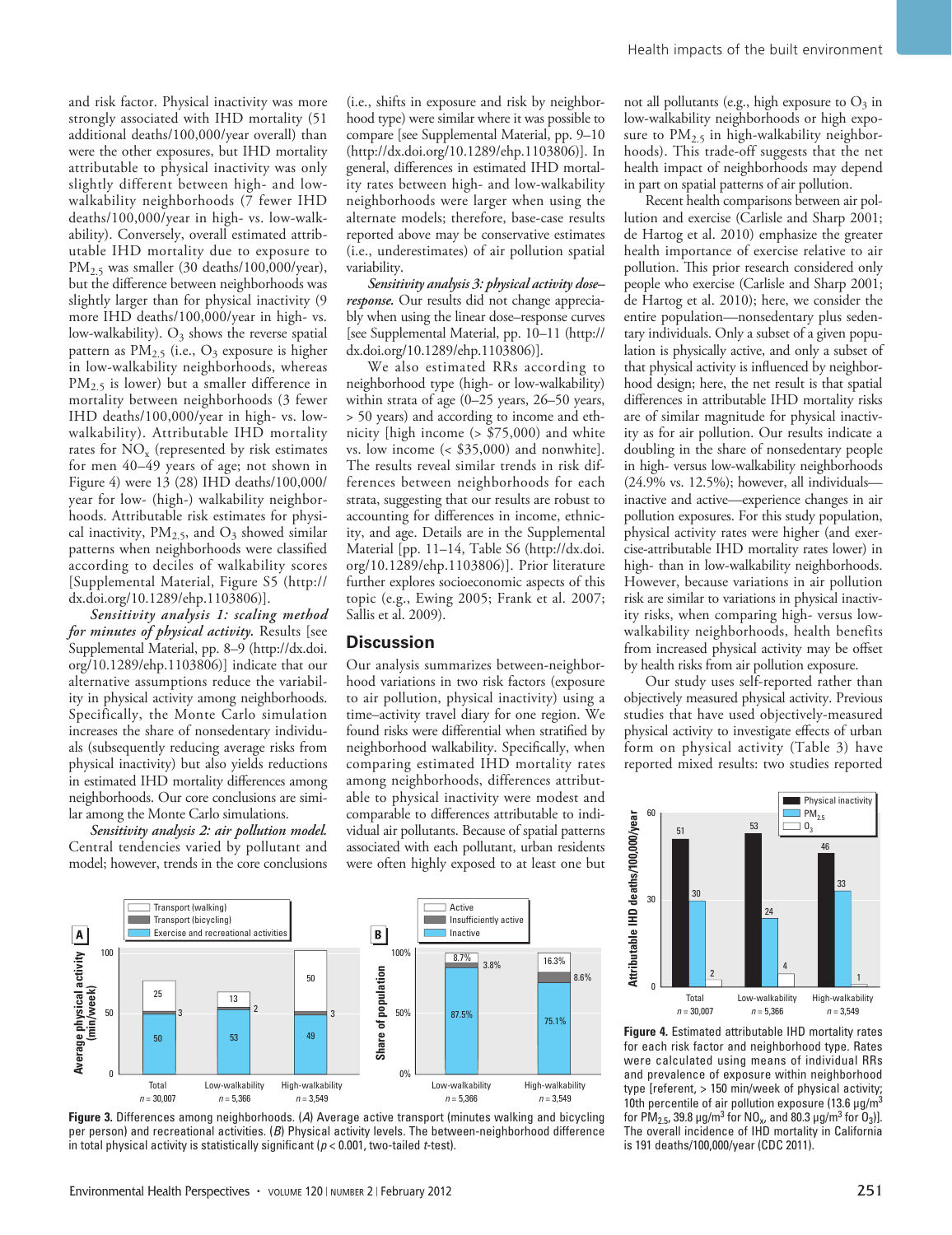| Study               | Location                       | Measure of physical activity                | Measure of urban form                                                                                    | Core result                                                                                                                                                       |
|---------------------|--------------------------------|---------------------------------------------|----------------------------------------------------------------------------------------------------------|-------------------------------------------------------------------------------------------------------------------------------------------------------------------|
| Sallis et al. 2009  | Seattle, WA, and Baltimore, MD | Objective: 7-day accelerometer              | Walkability (net residential density,<br>intersection density, land use mix,<br>retail floor area ratio) | 41 min/week increase in physical activity<br>between high- vs. low-walkability<br>neighborhoods                                                                   |
| Frank et al. 2005   | Atlanta, GA                    | Objective: 2-day accelerometer              | Walkability (net residential density,<br>intersection density, land use mix)                             | Two-fold increase in meeting physical<br>activity recommendations in high-vs.<br>low-walkability neighborhoods                                                    |
| Forsyth et al. 2008 | St. Paul, MN                   | Objective: 7-day accelerometer              | Population density, block size<br>(street pattern)                                                       | Significant increase in transport-related<br>physical activity (high-vs. low-walkability<br>neighborhoods) but no difference in total<br>physical activity        |
| Present study       | South Coast Air Basin, CA      | Self-report: one-day time<br>activity diary | Walkability (population density,<br>intersection density, land use mix)                                  | 34 min/week increase in physical activity<br>between high- vs. low-walkability<br>neighborhoods (2-fold increase in meeting<br>physical activity recommendations) |

differences in physical activity by neighborhood type (Frank et al. 2005; Sallis et al. 2009), and one indicated shifts in the purpose (transport vs. fitness) but not the amount of physical activity (Forsyth et al. 2008). These findings suggest that urban-scale differences in physical activity rates are similar between objectively measured physical activity and our self-reported measures of activity. For example, differences in per capita physical activity between high- and low-walkability neighborhoods in Seattle, Washington, and Baltimore, Maryland, were similar to differences in our southern California population [41 min/week (Seattle, Baltimore) versus 34 min/week (southern California) (Sallis et al. 2009)].

Our study limitations include those associated with travel surveys and selfreported information in general. For example, travel surveys typically undercount trips by all modes (Bricka and Bhat 2006), affecting estimates of travel time (Wolf et al. 2003). The SCAG survey suggests that vehicle undercount rates may approach 20–25% but gives little information regarding nonmotorized trips (SCAG 2004). Undercount rates may be differential by trip length (SCAG 2004), mode, or neighborhood. Comparisons with studies using objectively measured physical activity (see preceding paragraph) suggest that our core findings are robust to trip undercounting and other problems with self-reported travel data.

Our work is motivated by the goal of understanding and designing clean, healthy, sustainable cities (Giles et al. 2011). Our investigation explores only one location (Los Angeles), one health outcome (IHD), one cohort, a small number of pollutants (NO<sub>x</sub>, PM<sub>2.5</sub>, O<sub>3</sub>), and physical inactivity. Clearly, further analyses incorporating other risk factors (e.g., noise, transport injury) linked to the built environment are warranted. Interaction between physical activity and air pollution may vary on an even smaller scale than we have investigated in the present study (i.e., within neighborhoods). Future analyses could use age-specific risks of IHD mortality for air

pollution and physical inactivity. Our analysis is descriptive (i.e., cross-sectional) in nature; more research is needed to explore causality between urban form and health risks (especially for physical activity, because ambient air pollution exposure is largely determined by geographical location).

Despite these limitations, our results are relevant to health officials, sustainability scientists, and urban planners. To our knowledge, ours is the first analysis that directly compares health risks for both air pollution and physical inactivity among neighborhoods based on activity patterns for a random sample of residents in an urban area, and thus is the first to quantify relationships between urban form and the health impacts of physical activity and air pollution. We found that attributes of the built environment were associated with both air pollution exposure and physical inactivity. These results emphasize that to be health protective, neighborhoods designed to decrease risks from one factor must avoid unintentionally increasing risks from other factors.

## **Conclusion**

We compared the health impacts attributable to air pollution and physical inactivity among neighborhoods for one cohort (~ 30,000 individuals in Southern California). A larger proportion of our Southern California study population was classified as nonsedentary in high- versus low-walkability neighborhoods (25% vs. 13%). However, because only a small share of the total population was classified as physically active, we estimated only moderate differences in IHD mortality rates attributable to physical inactivity between neighborhood types. Spatial patterns of estimated attributable IHD mortality rates varied by pollutant: estimated mortality due to increased PM<sub>2.5</sub> and NO<sub>x</sub> were greater in high- than in low-walkability neighborhoods, whereas estimated IHD mortality due to increased  $O_3$  was greater in low- than in high-walkability neighborhoods. In general, differences in estimated IHD mortality between neighborhoods were comparable for exposure to air pollutants and physical inactivity. Our results suggest complex within-urban spatial trade-offs in health risks associated with air pollution and physical inactivity. Efforts to design healthy neighborhoods should account for many factors, including air pollution and physical inactivity, and not address one concern at the expense of others.

#### **References**

- Andersen L, Schnohr P, Schroll M, Hein HO. 2000. All-cause mortality associated with physical activity during leisure time, work, sports, and cycling to work. Arch Intern Med 160:1621–1628.
- Baker D, Nieuwenhuijsen M, eds. 2008. Environmental Epidemiology: Study Methods and Application. New York:Oxford University Press, 326–328.
- Bricka S, Bhat C. 2006. Comparative analysis of global positioning system-based and travel survey-based data. Transport Res Rec 1972(1):9–20.
- Brunekreef B, Holgate ST. 2002. Air pollution and health. Lancet 360(9341):1233–1242.
- California Air Resources Board. 2010. Ambient Air Quality Standards. Available: http://www.arb.ca.gov/research/ aaqs/aaqs2.pdf [accessed 19 November 2010].
- Carlisle AJ, Sharp NCC. 2001. Exercise and outdoor ambient air pollution. Br J Sports Med 35(4):214–222.
- CDC (Centers for Disease Control and Prevention). 2009. Deaths: Final Data for 2006. Natl Vital Stat Rep 57(14):1–135. Available: http://www.cdc.gov/nchs/data/nvsr/nvsr57/ nvsr57\_14.pdf [accessed 19 November 2010].
- CDC (Centers for Disease Control and Prevention). 2011. Health Data Interactive. Available: http://www.cdc.gov/nchs/hdi. htm [accessed 9 February 2011].
- Colditz GA, Cannuscio CC, Frazier AL. 1997. Physical activity and reduced risk of colon cancer: implications for prevention. Cancer Causes Control 8(4):649–667.
- de Hartog JJ, Boogaard H, Nijland H, Hoek G. 2010. Do the health benefits of cycling outweigh the risks? Environ Health Perspect 118:1109–1116.
- de Nazelle A, Rodriguez DA, Crawford-Brown D. 2009. The built environment and health: impacts of pedestrianfriendly designs on air pollution exposure. Sci Total Environ 407(8):2525–2535.
- Ewing R. 2005. Can the physical environment determine physical activity levels? Exerc Sport Sci Rev 33(2):69–75.
- Ewing R, Cervero R. 2001. Travel and the built environment: a synthesis. Transport Res Rec 1780:87–114.
- Ewing R, Schmid T, Killingsworth R, Zlot A, Raudenbush S. 2003. Relationship between urban sprawl and physical activity, obesity, and morbidity. Am J Health Promot 18(1):47–57.
- Forsyth A, Hearst M, Oakes JM, Schmitz KH. 2008. Design and destinations: factors influencing walking and total physical activity. Urban Stud 45(9):1973–1996.
- Frank LD, Andresen MA, Schmid TL. 2004. Obesity relationships with community design, physical activity, and time spent in cars. Am J Prev Med 27(2):87–96.
- Frank LD, Saelens BE, Powell KE, Chapman JE. 2007. Stepping towards causation: do built environments or neighborhood